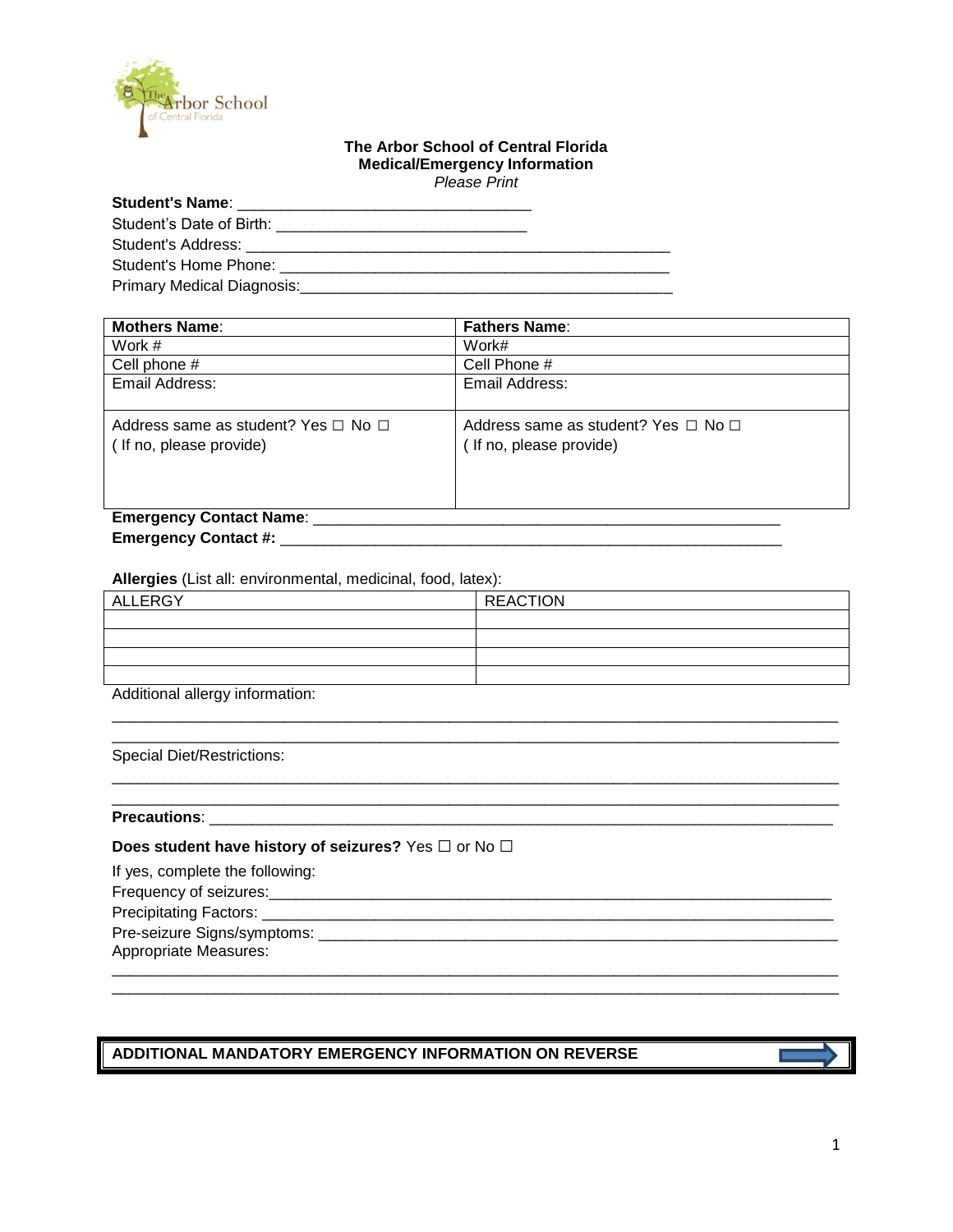

Permission to take student to nearest hospital or emergency medical services to be provided?

| Yes⊟ or No⊟                                                        |  |
|--------------------------------------------------------------------|--|
| If yes, please provide the following necessary medical information |  |
|                                                                    |  |
|                                                                    |  |
|                                                                    |  |
|                                                                    |  |
|                                                                    |  |
|                                                                    |  |
|                                                                    |  |
|                                                                    |  |
| Any other important medical information:                           |  |
|                                                                    |  |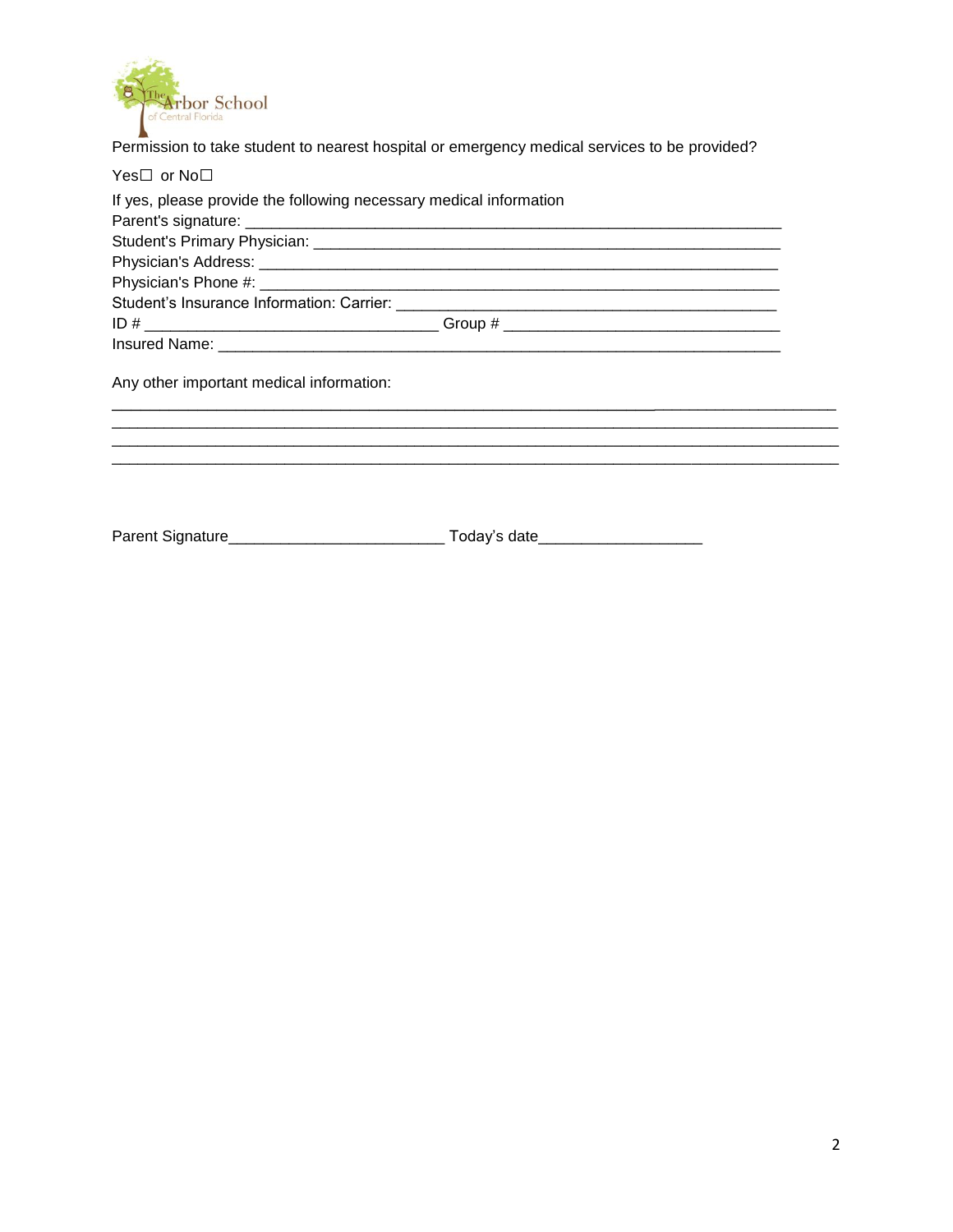

# **Demographics**

\_\_\_\_\_\_\_\_\_\_\_\_\_\_\_\_\_\_\_\_\_\_\_\_\_\_\_\_\_\_\_\_\_\_\_\_\_\_\_\_\_\_\_\_\_\_\_\_\_\_\_\_\_\_\_\_\_\_\_\_\_\_\_\_\_\_\_\_\_\_\_\_\_\_\_\_\_\_\_\_

Child is currently living with:

Does your child have any siblings?

| $\cdot$ |     |                |
|---------|-----|----------------|
| Name    | Age | Any diagnosis? |
|         |     |                |
|         |     |                |
|         |     |                |
|         |     |                |
|         |     |                |

**\_\_\_\_\_\_\_\_\_\_\_\_\_\_\_\_\_\_\_\_\_\_\_\_\_\_\_\_\_\_\_\_\_\_\_\_\_\_\_\_\_\_\_\_\_\_\_\_\_\_\_\_\_\_\_\_\_\_\_\_\_\_\_\_\_\_\_\_\_\_\_\_\_\_\_\_\_\_\_\_\_\_**

Primary form of transportation to/from school and by whom:

| <b>Medical History</b>                                                               |  |  |  |
|--------------------------------------------------------------------------------------|--|--|--|
| Please list any of the following, starting with the most recent:<br>  Date   Details |  |  |  |
|                                                                                      |  |  |  |
| <b>Surgery</b>                                                                       |  |  |  |
|                                                                                      |  |  |  |
|                                                                                      |  |  |  |
|                                                                                      |  |  |  |
| <b>Injury</b>                                                                        |  |  |  |
|                                                                                      |  |  |  |
|                                                                                      |  |  |  |
|                                                                                      |  |  |  |
| <b>Illness</b>                                                                       |  |  |  |
|                                                                                      |  |  |  |
|                                                                                      |  |  |  |
|                                                                                      |  |  |  |
| <b>Accident</b>                                                                      |  |  |  |
|                                                                                      |  |  |  |
|                                                                                      |  |  |  |
|                                                                                      |  |  |  |
| <b>Hospitalization</b>                                                               |  |  |  |
|                                                                                      |  |  |  |
|                                                                                      |  |  |  |
| A state that a contribution of a state of the                                        |  |  |  |

\_\_\_\_\_\_\_\_\_\_\_\_\_\_\_\_\_\_\_\_\_\_\_\_\_\_\_\_\_\_\_\_\_\_\_\_\_\_\_\_\_\_\_\_\_\_\_\_\_\_\_\_\_\_\_\_\_\_\_\_\_\_\_\_\_\_\_\_\_\_\_\_\_\_\_\_\_\_\_\_\_\_\_\_ \_\_\_\_\_\_\_\_\_\_\_\_\_\_\_\_\_\_\_\_\_\_\_\_\_\_\_\_\_\_\_\_\_\_\_\_\_\_\_\_\_\_\_\_\_\_\_\_\_\_\_\_\_\_\_\_\_\_\_\_\_\_\_\_\_\_\_\_\_\_\_\_\_\_\_\_\_\_\_\_\_\_\_\_ \_\_\_\_\_\_\_\_\_\_\_\_\_\_\_\_\_\_\_\_\_\_\_\_\_\_\_\_\_\_\_\_\_\_\_\_\_\_\_\_\_\_\_\_\_\_\_\_\_\_\_\_\_\_\_\_\_\_\_\_\_\_\_\_\_\_\_\_\_\_\_\_\_\_\_\_\_\_\_\_\_\_\_\_ \_\_\_\_\_\_\_\_\_\_\_\_\_\_\_\_\_\_\_\_\_\_\_\_\_\_\_\_\_\_\_\_\_\_\_\_\_\_\_\_\_\_\_\_\_\_\_\_\_\_\_\_\_\_\_\_\_\_\_\_\_\_\_\_\_\_\_\_\_\_\_\_\_\_\_\_\_\_\_\_\_\_\_\_ \_\_\_\_\_\_\_\_\_\_\_\_\_\_\_\_\_\_\_\_\_\_\_\_\_\_\_\_\_\_\_\_\_\_\_\_\_\_\_\_\_\_\_\_\_\_\_\_\_\_\_\_\_\_\_\_\_\_\_\_\_\_\_\_\_\_\_\_\_\_\_\_\_\_\_\_\_\_\_\_\_\_\_

\_\_\_\_\_\_\_\_\_\_\_\_\_\_\_\_\_\_\_\_\_\_\_\_\_\_\_\_\_\_\_\_\_\_\_\_\_\_\_\_\_\_\_\_\_\_\_\_\_\_\_\_\_\_\_\_\_\_\_\_\_\_\_\_\_\_\_\_\_\_\_\_\_\_\_\_\_\_\_\_\_\_\_\_

Additional information:

Is there a history of ear infections? Yes $\square$  or No $\square$ 

If yes, how often and how were they treated? Were tubes placed?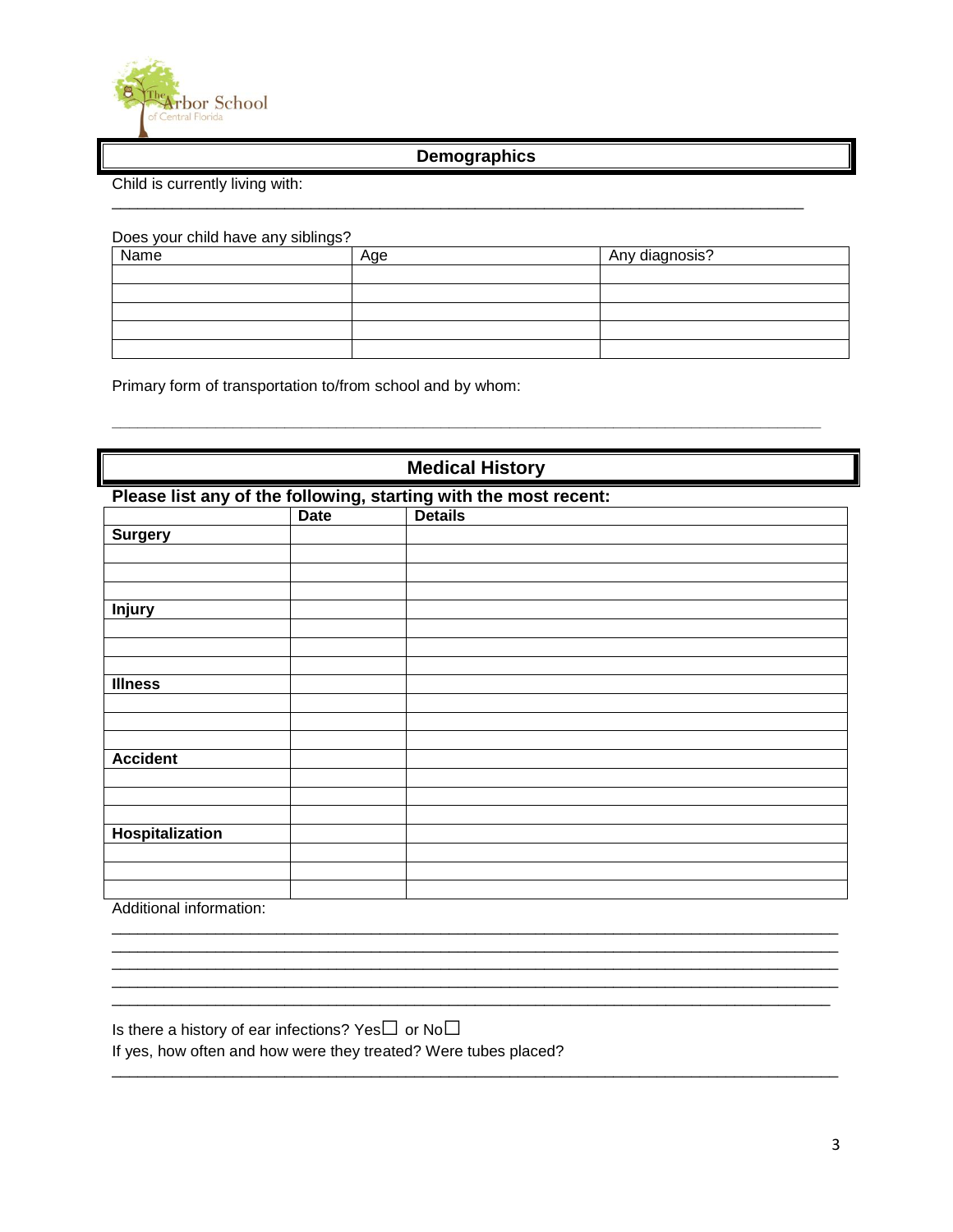

Is there a history of upper respiratory infections? Yes $\square$  or No $\square$ If yes, how often?

Please check if your child has been diagnosed with any of the following:

| <b>DIAGNOSIS</b>                        | <b>YEAR</b> |
|-----------------------------------------|-------------|
| <b>ADHD</b>                             |             |
| Asperger's Syndrome                     |             |
| Asthma                                  |             |
| <b>Attention Deficit Disorder</b>       |             |
| <b>Auditory Processing Disorder</b>     |             |
| Autism                                  |             |
| <b>Behavioral or Emotional Disorder</b> |             |
| Cerebral Palsy                          |             |
| Down Syndrome                           |             |
| Epilepsy                                |             |
| Hydrocephalus                           |             |
| <b>Mental Handicap</b>                  |             |
| Pervasive Development Delay             |             |
| <b>Sensory Integration Disorder</b>     |             |
| <b>Specific Learning Disability</b>     |             |
| <b>Stroke</b>                           |             |
| <b>Traumatic Brain Injury</b>           |             |

Please list any other diagnosis your child has been given and when the diagnosis was made.

Please list the types of **medications** your child is taking (prescribed and/or over the counter) and for what reason.

\_\_\_\_\_\_\_\_\_\_\_\_\_\_\_\_\_\_\_\_\_\_\_\_\_\_\_\_\_\_\_\_\_\_\_\_\_\_\_\_\_\_\_\_\_\_\_\_\_\_\_\_\_\_\_\_\_\_\_\_\_\_\_\_\_\_\_\_\_\_\_\_\_\_\_\_\_\_\_\_\_\_ \_\_\_\_\_\_\_\_\_\_\_\_\_\_\_\_\_\_\_\_\_\_\_\_\_\_\_\_\_\_\_\_\_\_\_\_\_\_\_\_\_\_\_\_\_\_\_\_\_\_\_\_\_\_\_\_\_\_\_\_\_\_\_\_\_\_\_\_\_\_\_\_\_\_\_\_\_\_\_\_\_\_

\_\_\_\_\_\_\_\_\_\_\_\_\_\_\_\_\_\_\_\_\_\_\_\_\_\_\_\_\_\_\_\_\_\_\_\_\_\_\_\_\_\_\_\_\_\_\_\_\_\_\_\_\_\_\_\_\_\_\_\_\_\_\_\_\_\_\_\_\_\_\_\_\_\_\_\_\_\_\_\_\_\_\_\_ \_\_\_\_\_\_\_\_\_\_\_\_\_\_\_\_\_\_\_\_\_\_\_\_\_\_\_\_\_\_\_\_\_\_\_\_\_\_\_\_\_\_\_\_\_\_\_\_\_\_\_\_\_\_\_\_\_\_\_\_\_\_\_\_\_\_\_\_\_\_\_\_\_\_\_\_\_\_\_\_\_\_\_\_

\_\_\_\_\_\_\_\_\_\_\_\_\_\_\_\_\_\_\_\_\_\_\_\_\_\_\_\_\_\_\_\_\_\_\_\_\_\_\_\_\_\_\_\_\_\_\_\_\_\_\_\_\_\_\_\_\_\_\_\_\_\_\_\_\_\_\_\_\_\_\_\_\_\_\_\_\_\_\_\_\_\_\_\_

### **\*\* PLEASE BE ADVISED THAT ANY CHANGE/ ALTERATIONS MADE TO ANY OF YOUR CHILDS MEDICATIONS MUST BE DOCUMENTED IN WRITING AS SOON AS IT HAPPENS\*\***

This includes decisions made by parents or medical professionals. It is vital in keeping up to date records on your child and allows us to provide the appropriate accommodations within the classroom in case of adverse reactions.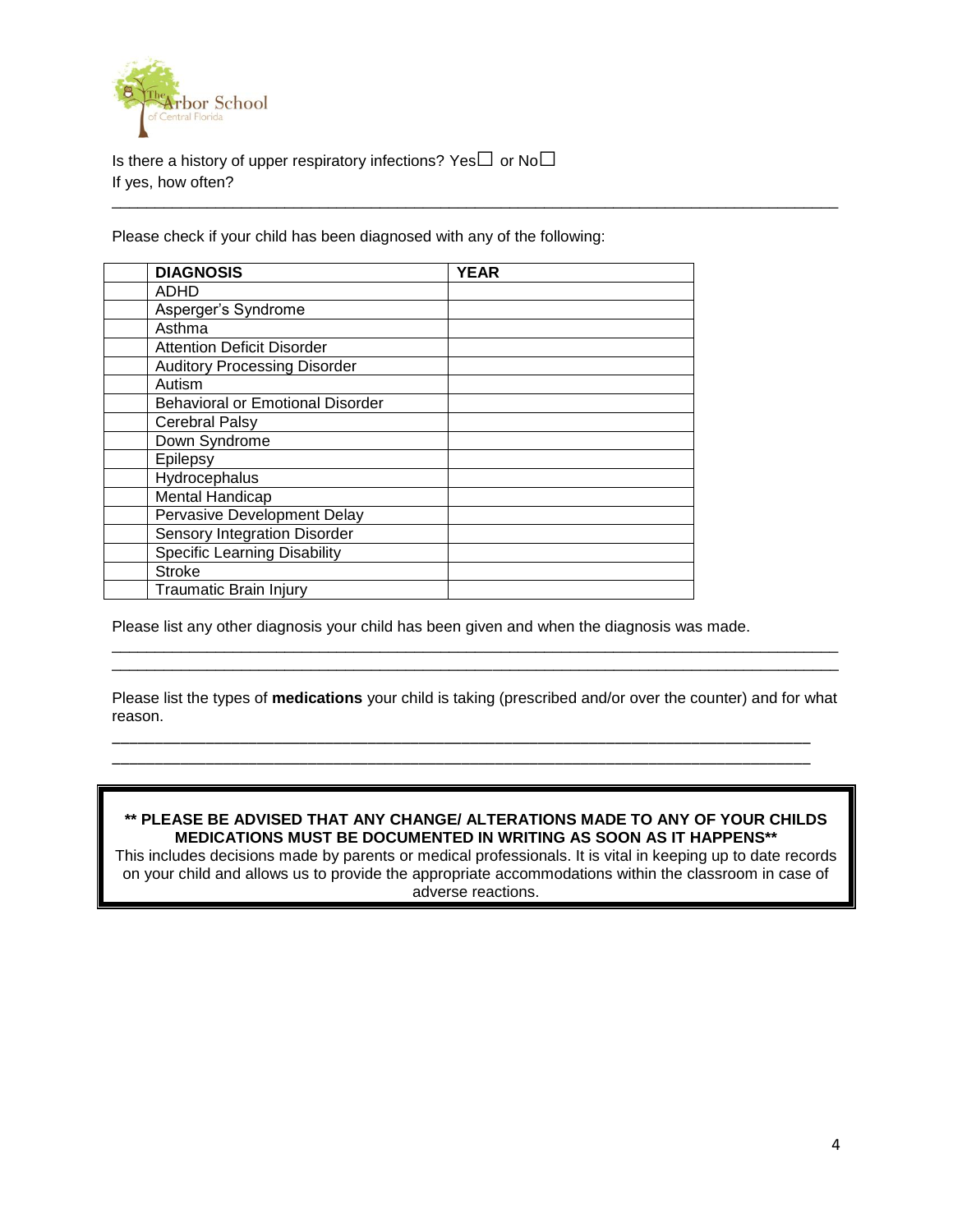

Has your child had his/her hearing tested? Yes $\square$  or No $\square$ If yes, please provide the date and results.

#### Please check if your child has had his/her vision tested by :

| Developmental Optometrist                   | Date: | Results: |
|---------------------------------------------|-------|----------|
| Ophthalmologist (typical<br>vision testing) | Date: | Results: |

\_\_\_\_\_\_\_\_\_\_\_\_\_\_\_\_\_\_\_\_\_\_\_\_\_\_\_\_\_\_\_\_\_\_\_\_\_\_\_\_\_\_\_\_\_\_\_\_\_\_\_\_\_\_\_\_\_\_\_\_\_\_\_\_\_\_\_\_\_\_\_\_\_\_\_\_\_\_\_\_\_\_\_\_

Does your child participate in any sports or activity that encourages strength and endurance? Please describe:\_\_\_\_\_\_\_\_\_\_\_\_\_\_\_\_\_\_\_\_\_\_\_\_\_\_\_\_\_\_\_\_\_\_\_\_\_\_\_\_\_\_\_\_\_\_\_\_\_\_\_\_\_\_\_\_\_\_\_\_\_\_\_\_\_\_\_\_\_\_\_\_\_\_\_\_

Are there any physical limitations that we should be aware of that may affect their participation in recess/ PE activities: \_\_\_\_\_\_\_\_\_\_\_\_\_\_\_\_\_\_\_\_\_\_\_\_\_\_\_\_\_\_\_\_\_\_\_\_\_\_\_\_\_\_\_\_\_\_\_\_\_\_\_\_\_\_\_\_\_\_\_\_\_\_\_\_\_\_\_\_\_\_\_\_\_\_\_\_\_\_\_\_\_\_\_\_

\_\_\_\_\_\_\_\_\_\_\_\_\_\_\_\_\_\_\_\_\_\_\_\_\_\_\_\_\_\_\_\_\_\_\_\_\_\_\_\_\_\_\_\_\_\_\_\_\_\_\_\_\_\_\_\_\_\_\_\_\_\_\_\_\_\_\_\_\_\_\_\_\_\_\_\_\_\_\_\_\_\_\_\_

**\_\_\_\_\_\_\_\_\_\_\_\_\_\_\_\_\_\_\_\_\_\_\_\_\_\_\_\_\_\_\_\_\_\_\_\_\_\_\_\_\_\_\_\_\_\_\_\_\_\_\_\_\_\_\_\_\_\_\_\_\_\_\_\_\_\_\_\_\_\_\_\_\_\_\_\_\_\_\_\_\_\_\_\_ \_\_\_\_\_\_\_\_\_\_\_\_\_\_\_\_\_\_\_\_\_\_\_\_\_\_\_\_\_\_\_\_\_\_\_\_\_\_\_\_\_\_\_\_\_\_\_\_\_\_\_\_\_\_\_\_\_\_\_\_\_\_\_\_\_\_\_\_\_\_\_\_\_\_\_\_\_\_\_\_\_\_\_\_**

\_\_\_\_\_\_\_\_\_\_\_\_\_\_\_\_\_\_\_\_\_\_\_\_\_\_\_\_\_\_\_\_\_\_\_\_\_\_\_\_\_\_\_\_\_\_\_\_\_\_\_\_\_\_\_\_\_\_\_\_\_\_\_\_\_\_\_\_\_\_\_\_\_\_\_\_\_\_\_\_\_\_\_\_ \_\_\_\_\_\_\_\_\_\_\_\_\_\_\_\_\_\_\_\_\_\_\_\_\_\_\_\_\_\_\_\_\_\_\_\_\_\_\_\_\_\_\_\_\_\_\_\_\_\_\_\_\_\_\_\_\_\_\_\_\_\_\_\_\_\_\_\_\_\_\_\_\_\_\_\_\_\_\_\_\_\_\_\_

Are there any specific precautions that should be taken to assure your child's safety?

\_\_\_\_\_\_\_\_\_\_\_\_\_\_\_\_\_\_\_\_\_\_\_\_\_\_\_\_\_\_\_\_\_\_\_\_\_\_\_\_\_\_\_\_\_\_\_\_\_\_\_\_\_\_\_\_\_\_\_\_\_\_\_\_\_\_\_\_\_\_\_\_\_\_

# **Developmental History**

Please describe the mother's general health during the pregnancy (Illness, accidents, medications, or any complications) \_\_\_\_\_\_\_\_\_\_\_\_\_\_\_\_\_\_\_\_\_\_\_\_\_\_\_\_\_\_\_\_\_\_\_\_\_\_\_\_\_\_\_\_\_\_\_\_\_\_\_\_\_\_\_\_\_\_\_\_\_\_\_\_\_\_\_\_\_\_\_\_\_\_\_\_

\_\_\_\_\_\_\_\_\_\_\_\_\_\_\_\_\_\_\_\_\_\_\_\_\_\_\_\_\_\_\_\_\_\_\_\_\_\_\_\_\_\_\_\_\_\_\_\_\_\_\_\_\_\_\_\_\_\_\_\_\_\_\_\_\_\_\_\_\_\_\_\_\_\_\_\_

\_\_\_\_\_\_\_\_\_\_\_\_\_\_\_\_\_\_\_\_\_\_\_\_\_\_\_\_\_\_\_\_\_\_\_\_\_\_\_\_\_\_\_\_\_\_\_\_\_\_\_\_\_\_\_\_\_\_\_\_\_\_\_\_\_\_\_\_\_\_\_\_\_\_\_\_\_\_\_\_\_\_\_

\_\_\_\_\_\_\_\_\_\_\_\_\_\_\_\_\_\_\_\_\_\_\_\_\_\_\_\_\_\_\_\_\_\_\_\_\_\_\_\_\_\_\_\_\_\_\_\_\_\_\_\_\_\_\_\_\_\_\_\_\_\_\_\_\_\_\_\_\_\_\_\_\_\_\_\_\_\_\_\_\_\_\_\_

\_\_\_\_\_\_\_\_\_\_\_\_\_\_\_\_\_\_\_\_\_\_\_\_\_\_\_\_\_\_\_\_\_\_\_\_\_\_\_\_\_\_\_\_\_\_\_\_\_\_\_\_\_\_\_\_\_\_\_\_\_\_\_\_\_\_\_\_\_\_\_\_\_\_\_\_\_\_\_\_\_\_\_\_ \_\_\_\_\_\_\_\_\_\_\_\_\_\_\_\_\_\_\_\_\_\_\_\_\_\_\_\_\_\_\_\_\_\_\_\_\_\_\_\_\_\_\_\_\_\_\_\_\_\_\_\_\_\_\_\_\_\_\_\_\_\_\_\_\_\_\_\_\_\_\_\_\_\_\_\_\_\_\_\_\_\_\_\_

Was your child born on time, early, or late?

Were there any complications at birth? If yes, please explain.

Was your child irritable as an infant? If yes, please describe.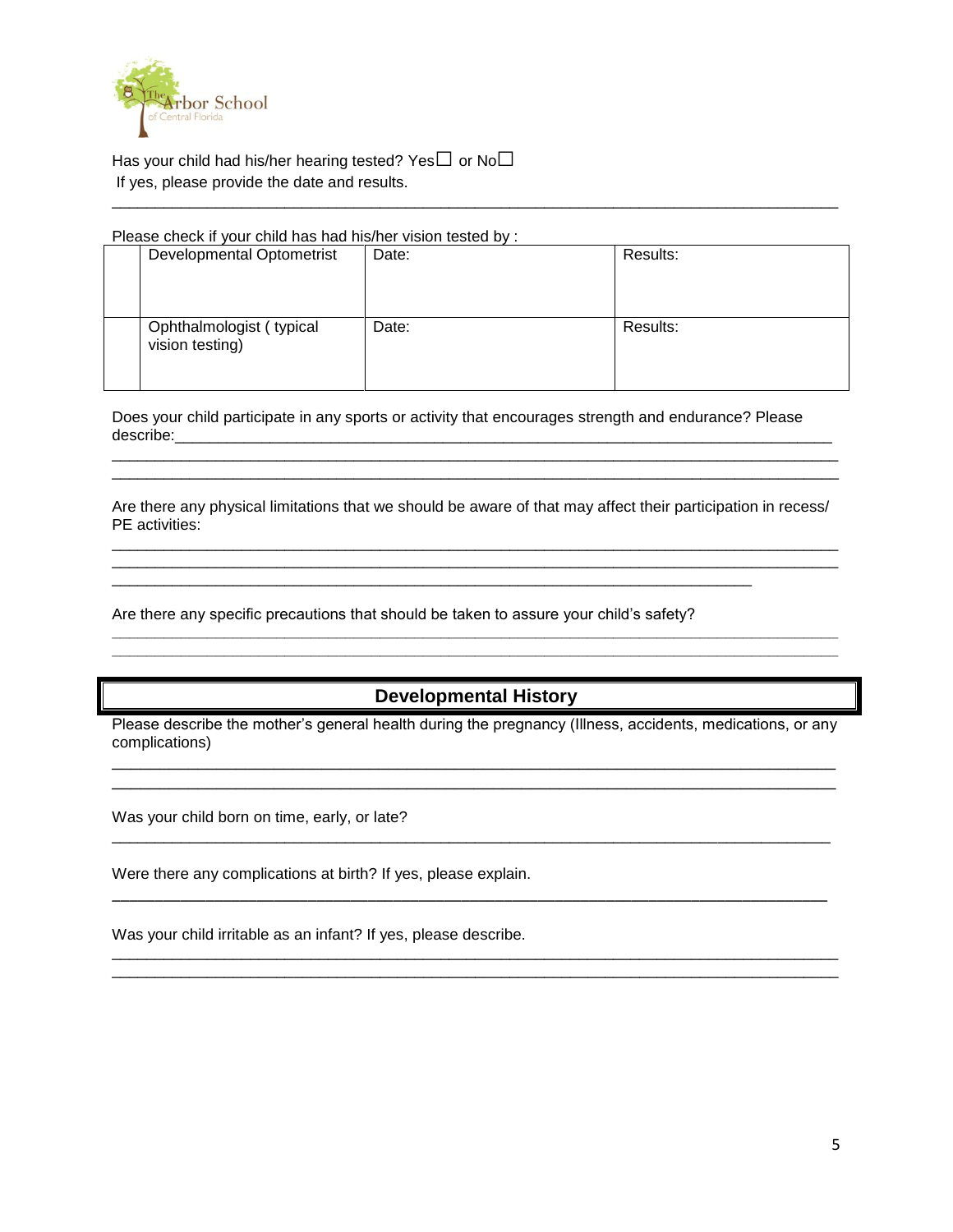

At what age did your child accomplish the following developmental skills?

| <b>SKILL</b>             | <b>AGE</b> | <b>SKILL</b>                       | <b>AGE</b> |
|--------------------------|------------|------------------------------------|------------|
| Sit unsupported          |            | Use single words                   |            |
| Crawl on hands and knees |            | Combine two words                  |            |
| *For how long?           |            |                                    |            |
| Stand                    |            |                                    |            |
| Walk                     |            |                                    |            |
| Run                      |            | Pedaling tricycle or bicycle       |            |
| Feed self                |            | Ride bicycle w/ training wheels    |            |
| Toilet train             |            | Ride bicycle w/out training wheels |            |

Has your child received Occupational therapy services in the past? Yes $\square$  or No $\square$ If yes, please specify the date and focus of those therapeutic services. If they are still receiving outside therapy services, please state CURRENT.

\_\_\_\_\_\_\_\_\_\_\_\_\_\_\_\_\_\_\_\_\_\_\_\_\_\_\_\_\_\_\_\_\_\_\_\_\_\_\_\_\_\_\_\_\_\_\_\_\_\_\_\_\_\_\_\_\_\_\_\_\_\_\_\_\_\_\_\_\_\_ \_\_\_\_\_\_\_\_\_\_\_\_\_\_\_\_\_\_\_\_\_\_\_\_\_\_\_\_\_\_\_\_\_\_\_\_\_\_\_\_\_\_\_\_\_\_\_\_\_\_\_\_\_\_\_\_\_\_\_\_\_\_\_\_\_\_\_\_\_\_ \_\_\_\_\_\_\_\_\_\_\_\_\_\_\_\_\_\_\_\_\_\_\_\_\_\_\_\_\_\_\_\_\_\_\_\_\_\_\_\_\_\_\_\_\_\_\_\_\_\_\_\_\_\_\_\_\_\_\_\_\_\_\_\_\_\_\_\_\_\_

Please check the following skills that your child has **mastered**:

| Undressing                | Unfastening<br>zippers | Daytime<br>bowel/bladder<br>continence             | Using a cup              |
|---------------------------|------------------------|----------------------------------------------------|--------------------------|
| Dressing self             | Fastening zippers      | Night time<br>continence                           | Using a straw            |
| Putting on<br>socks/shoes | Unfastening<br>buttons | Undressing<br>independently for<br>toileting       | Using a fork             |
| Taking off<br>socks/shoes | Fastening buttons      | Dressing<br>independently after<br>toileting       | Using a spoon            |
| Tying a knot              | Unfastening snaps      | Complete<br>independence with<br>toileting routine | Using a knife<br>safely) |
| Tying a bow               | Fastening snaps        |                                                    |                          |

Does your child have spillage while using a spoon, fork, cup, or straw? Yes $\square$  or No $\square$ If yes, please specify.

### **Feeding/Food**

 $\overline{a}$  , and the state of the state of the state of the state of the state of the state of the state of the state of the state of the state of the state of the state of the state of the state of the state of the state o  $\overline{a}$  , and the state of the state of the state of the state of the state of the state of the state of the state of the state of the state of the state of the state of the state of the state of the state of the state o

\_\_\_\_\_\_\_\_\_\_\_\_\_\_\_\_\_\_\_\_\_\_\_\_\_\_\_\_\_\_\_\_\_\_\_\_\_\_\_\_\_\_\_\_\_\_\_\_\_\_\_\_\_\_\_\_\_\_\_\_\_\_\_\_\_\_\_\_\_\_\_\_\_\_\_\_\_\_\_\_\_\_\_\_\_ \_\_\_\_\_\_\_\_\_\_\_\_\_\_\_\_\_\_\_\_\_\_\_\_\_\_\_\_\_\_\_\_\_\_\_\_\_\_\_\_\_\_\_\_\_\_\_\_\_\_\_\_\_\_\_\_\_\_\_\_\_\_\_\_\_\_\_\_\_\_\_\_\_\_\_\_\_\_\_\_\_\_\_

Are there or have there been feeding problems with your child (e.g. problems with sucking, swallowing,drooling, chewing, etc.).

Yes□ or No□ If yes, please describe.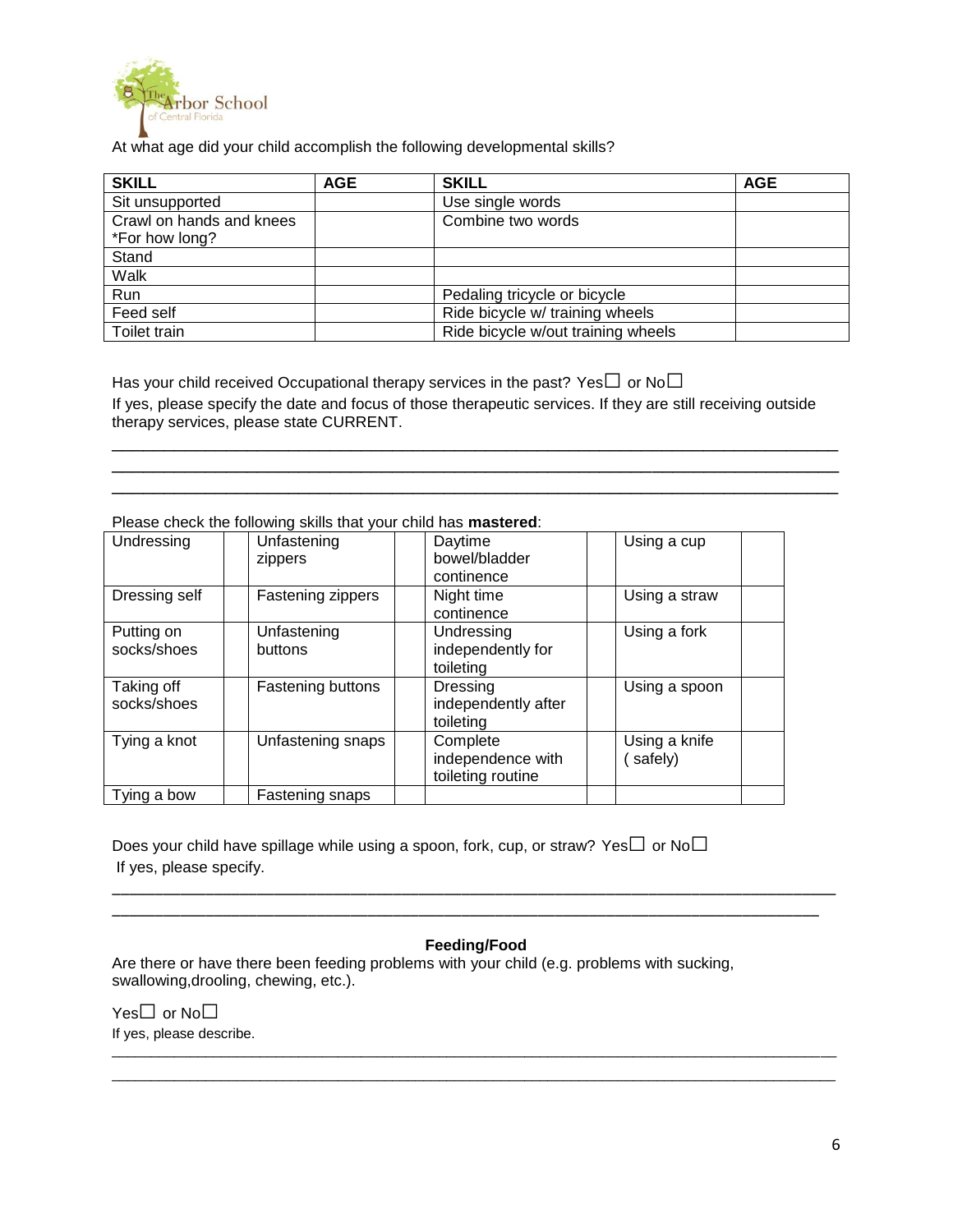

Does your child prefer certain textures of food? Yes $\square$  or No $\square$ If yes, please describe.

Does your child avoid certain textures of food? Yes $\Box$  or No $\Box$ If yes, please describe.

\_\_\_\_\_\_\_\_\_\_\_\_\_\_\_\_\_\_\_\_\_\_\_\_\_\_\_\_\_\_\_\_\_\_\_\_\_\_\_\_\_\_\_\_\_\_\_\_\_\_\_\_\_\_\_\_\_\_\_\_\_\_\_\_\_\_\_\_\_\_\_\_\_\_\_\_\_\_\_\_\_\_\_\_

What does your child typically eat?

| <b>Speech and Language</b>                                                                                                                                                                                                     |                                                                                 |                                                                                                               |  |
|--------------------------------------------------------------------------------------------------------------------------------------------------------------------------------------------------------------------------------|---------------------------------------------------------------------------------|---------------------------------------------------------------------------------------------------------------|--|
| What is the primary method your child uses for letting you know what he/she wants?                                                                                                                                             |                                                                                 |                                                                                                               |  |
| _Looking at objects<br>___ Crying<br>____ Pushing/pulling<br>2-3 word combinations                                                                                                                                             | _________ Pointing at objects<br>_______ Making sounds<br>________ Single words | Gestures<br>_____ Gestures and sounds<br>________ Sentences<br>Uses assistive device                          |  |
| What languages are spoken at home? Manual Community of the control of the control of the control of the control of the control of the control of the control of the control of the control of the control of the control of th |                                                                                 |                                                                                                               |  |
|                                                                                                                                                                                                                                |                                                                                 |                                                                                                               |  |
|                                                                                                                                                                                                                                |                                                                                 |                                                                                                               |  |
|                                                                                                                                                                                                                                |                                                                                 |                                                                                                               |  |
| How does your child respond to given instructions?                                                                                                                                                                             |                                                                                 |                                                                                                               |  |
| Has your child received Speech Therapy services in the past? Yes $\Box$ or No $\Box$<br>outside source, please write CURRENT.                                                                                                  |                                                                                 | If yes, please list the date and primary focus of those therapy services. If currently receiving them from an |  |
| therapy, hippotherapy, acupuncture or massage)<br>If yes, please describe.                                                                                                                                                     |                                                                                 | Does your child receive any additional therapy services privately? (e.g. counseling, behavioral, physical     |  |

\_\_\_\_\_\_\_\_\_\_\_\_\_\_\_\_\_\_\_\_\_\_\_\_\_\_\_\_\_\_\_\_\_\_\_\_\_\_\_\_\_\_\_\_\_\_\_\_\_\_\_\_\_\_\_\_\_\_\_\_\_\_\_\_\_\_\_\_\_\_\_\_\_\_\_\_\_\_\_\_\_\_\_\_ \_\_\_\_\_\_\_\_\_\_\_\_\_\_\_\_\_\_\_\_\_\_\_\_\_\_\_\_\_\_\_\_\_\_\_\_\_\_\_\_\_\_\_\_\_\_\_\_\_\_\_\_\_\_\_\_\_\_\_\_\_\_\_\_\_\_\_\_\_\_\_\_\_\_\_\_\_\_\_\_\_\_\_\_ \_\_\_\_\_\_\_\_\_\_\_\_\_\_\_\_\_\_\_\_\_\_\_\_\_\_\_\_\_\_\_\_\_\_\_\_\_\_\_\_\_\_\_\_\_\_\_\_\_\_\_\_\_\_\_\_\_\_\_\_\_\_\_\_\_\_\_\_\_\_\_\_\_\_\_\_\_\_\_\_\_\_\_\_

\_\_\_\_\_\_\_\_\_\_\_\_\_\_\_\_\_\_\_\_\_\_\_\_\_\_\_\_\_\_\_\_\_\_\_\_\_\_\_\_\_\_\_\_\_\_\_\_\_\_\_\_\_\_\_\_\_\_\_\_\_\_\_\_\_\_\_\_\_\_\_\_\_\_\_\_\_\_\_\_\_\_\_\_

\_\_\_\_\_\_\_\_\_\_\_\_\_\_\_\_\_\_\_\_\_\_\_\_\_\_\_\_\_\_\_\_\_\_\_\_\_\_\_\_\_\_\_\_\_\_\_\_\_\_\_\_\_\_\_\_\_\_\_\_\_\_\_\_\_\_\_\_\_\_\_\_\_\_\_\_\_\_\_\_\_\_\_\_\_ \_\_\_\_\_\_\_\_\_\_\_\_\_\_\_\_\_\_\_\_\_\_\_\_\_\_\_\_\_\_\_\_\_\_\_\_\_\_\_\_\_\_\_\_\_\_\_\_\_\_\_\_\_\_\_\_\_\_\_\_\_\_\_\_\_\_\_\_\_\_\_\_\_\_\_\_\_\_\_\_\_\_\_\_\_

\_\_\_\_\_\_\_\_\_\_\_\_\_\_\_\_\_\_\_\_\_\_\_\_\_\_\_\_\_\_\_\_\_\_\_\_\_\_\_\_\_\_\_\_\_\_\_\_\_\_\_\_\_\_\_\_\_\_\_\_\_\_\_\_\_\_\_\_\_\_\_\_\_\_\_\_\_\_\_\_\_\_\_\_ \_\_\_\_\_\_\_\_\_\_\_\_\_\_\_\_\_\_\_\_\_\_\_\_\_\_\_\_\_\_\_\_\_\_\_\_\_\_\_\_\_\_\_\_\_\_\_\_\_\_\_\_\_\_\_\_\_\_\_\_\_\_\_\_\_\_\_\_\_\_\_\_\_\_\_\_\_\_\_\_\_\_\_\_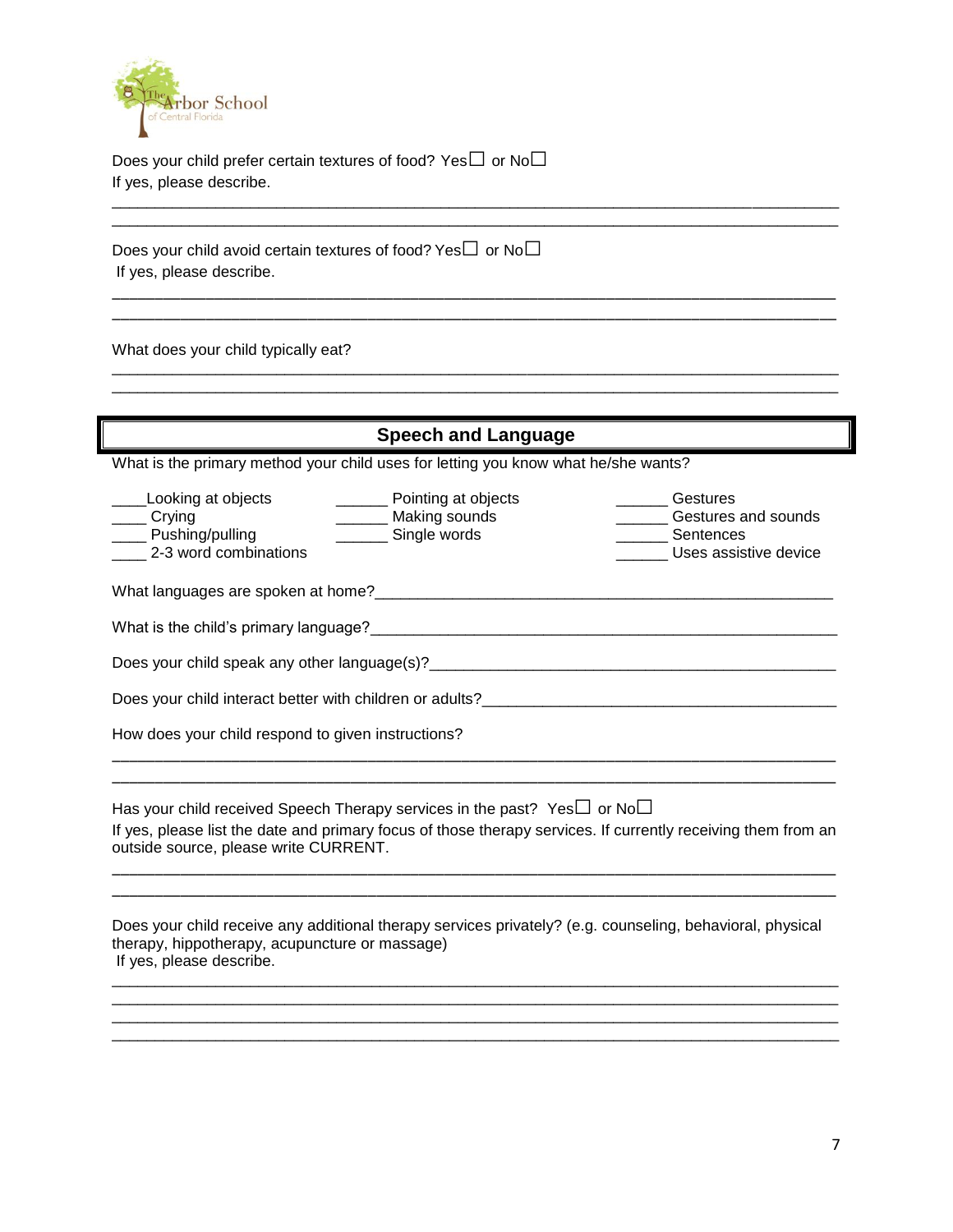

# **Educational History**

\_\_\_\_\_\_\_\_\_\_\_\_\_\_\_\_\_\_\_\_\_\_\_\_\_\_\_\_\_\_\_\_\_\_\_\_\_\_\_\_\_\_\_\_\_\_\_\_\_\_\_\_\_\_\_\_\_\_\_\_\_\_\_\_\_\_\_\_\_\_\_\_\_\_\_\_\_\_\_\_\_\_\_\_

What grade and school is your child currently enrolled in?

| Check the programs in which your child participates in at school: | Inclusion Classroom                    |
|-------------------------------------------------------------------|----------------------------------------|
| Regular Classroom                                                 | Varying Exceptionalities (VE)          |
| Specific Learning Disabled (SLD)                                  | Emotionally Handicap (EH)              |
| Self-Contained Language Classroom                                 | Trainable Mentally Handicapped (TMH)   |
| Educable Mentally Handicapped (EMH)                               | English for speaker of other languages |
| Profoundly Mentally Handicapped (PMH)                             | (ESOL)                                 |
| Gifted                                                            | Other                                  |

Has your child repeated a grade? If yes, which? Why?

Has your child been assigned to a higher-grade level without passing the previous grade? If yes, which? \_\_\_\_\_\_\_\_\_\_\_\_\_\_\_\_\_\_\_\_\_\_\_\_\_\_\_\_\_\_\_\_\_\_\_\_\_\_\_\_\_\_\_\_\_\_\_\_\_\_\_\_\_\_\_\_\_\_\_\_\_\_\_\_\_\_\_\_\_\_\_\_\_\_\_\_\_\_\_\_\_\_\_

\_\_\_\_\_\_\_\_\_\_\_\_\_\_\_\_\_\_\_\_\_\_\_\_\_\_\_\_\_\_\_\_\_\_\_\_\_\_\_\_\_\_\_\_\_\_\_\_\_\_\_\_\_\_\_\_\_\_\_\_\_\_\_\_\_\_\_\_\_\_\_\_\_\_\_\_\_\_\_\_\_\_\_\_ \_\_\_\_\_\_\_\_\_\_\_\_\_\_\_\_\_\_\_\_\_\_\_\_\_\_\_\_\_\_\_\_\_\_\_\_\_\_\_\_\_\_\_\_\_\_\_\_\_\_\_\_\_\_\_\_\_\_\_\_\_\_\_\_\_\_\_\_\_\_\_\_\_\_\_\_\_\_\_\_\_\_\_\_ \_\_\_\_\_\_\_\_\_\_\_\_\_\_\_\_\_\_\_\_\_\_\_\_\_\_\_\_\_\_\_\_\_\_\_\_\_\_\_\_\_\_\_\_\_\_\_\_\_\_\_\_\_\_\_\_\_\_\_\_\_\_\_\_\_\_\_\_\_\_\_\_\_\_\_\_\_\_\_\_\_\_\_\_

\_\_\_\_\_\_\_\_\_\_\_\_\_\_\_\_\_\_\_\_\_\_\_\_\_\_\_\_\_\_\_\_\_\_\_\_\_\_\_\_\_\_\_\_\_\_\_\_\_\_\_\_\_\_\_\_\_\_\_\_\_\_\_\_\_\_\_\_\_\_\_\_\_\_\_\_\_\_\_\_\_\_\_\_

Does your child have any difficulties at school? If yes, please describe.

In the past, has your child had any situations within a school setting that resulted in a consequence/ disciplinary action?

Yes□ or No□

*If yes, please describe the situation and any possible "triggers" that may have lead up to the event.*

Has your child displayed any negative or aggressive behaviors we should be aware of in other settings (biting, hitting, pinching, unfavorable language, inappropriate actions)

\_\_\_\_\_\_\_\_\_\_\_\_\_\_\_\_\_\_\_\_\_\_\_\_\_\_\_\_\_\_\_\_\_\_\_\_\_\_\_\_\_\_\_\_\_\_\_\_\_\_\_\_\_\_\_\_\_\_\_\_\_\_\_\_\_\_\_\_\_\_\_\_\_\_\_\_\_\_\_\_\_\_\_\_\_ \_\_\_\_\_\_\_\_\_\_\_\_\_\_\_\_\_\_\_\_\_\_\_\_\_\_\_\_\_\_\_\_\_\_\_\_\_\_\_\_\_\_\_\_\_\_\_\_\_\_\_\_\_\_\_\_\_\_\_\_\_\_\_\_\_\_\_\_\_\_\_\_\_\_\_\_\_\_\_\_\_\_\_\_\_ \_\_\_\_\_\_\_\_\_\_\_\_\_\_\_\_\_\_\_\_\_\_\_\_\_\_\_\_\_\_\_\_\_\_\_\_\_\_\_\_\_\_\_\_\_\_\_\_\_\_\_\_\_\_\_\_\_\_\_\_\_\_\_\_\_\_\_\_\_\_\_\_\_\_\_\_\_\_\_\_\_\_\_\_\_

Yes□ or No□

*If yes, please explain. This information is vital in ensuring the safety of staff and classmates*

\_\_\_\_\_\_\_\_\_\_\_\_\_\_\_\_\_\_\_\_\_\_\_\_\_\_\_\_\_\_\_\_\_\_\_\_\_\_\_\_\_\_\_\_\_\_\_\_\_\_\_\_\_\_\_\_\_\_\_\_\_\_\_\_\_\_\_\_\_\_\_\_\_\_\_\_\_\_\_\_\_\_\_\_ \_\_\_\_\_\_\_\_\_\_\_\_\_\_\_\_\_\_\_\_\_\_\_\_\_\_\_\_\_\_\_\_\_\_\_\_\_\_\_\_\_\_\_\_\_\_\_\_\_\_\_\_\_\_\_\_\_\_\_\_\_\_\_\_\_\_\_\_\_\_\_\_\_\_\_\_\_\_\_\_\_\_\_\_ \_\_\_\_\_\_\_\_\_\_\_\_\_\_\_\_\_\_\_\_\_\_\_\_\_\_\_\_\_\_\_\_\_\_\_\_\_\_\_\_\_\_\_\_\_\_\_\_\_\_\_\_\_\_\_\_\_\_\_\_\_\_\_\_\_\_\_\_\_\_\_\_\_\_\_\_\_\_\_\_\_\_\_\_

\_\_\_\_\_\_\_\_\_\_\_\_\_\_\_\_\_\_\_\_\_\_\_\_\_\_\_\_\_\_\_\_\_\_\_\_\_\_\_\_\_\_\_\_\_\_\_\_\_\_\_\_\_\_\_\_\_\_\_\_\_\_\_\_\_\_\_\_\_\_\_\_\_\_\_\_\_\_\_\_\_\_\_\_ \_\_\_\_\_\_\_\_\_\_\_\_\_\_\_\_\_\_\_\_\_\_\_\_\_\_\_\_\_\_\_\_\_\_\_\_\_\_\_\_\_\_\_\_\_\_\_\_\_\_\_\_\_\_\_\_\_\_\_\_\_\_\_\_\_\_\_\_\_\_\_\_\_\_\_\_\_\_\_\_\_\_\_\_

Please include any additional information, which you would like to share about your child.